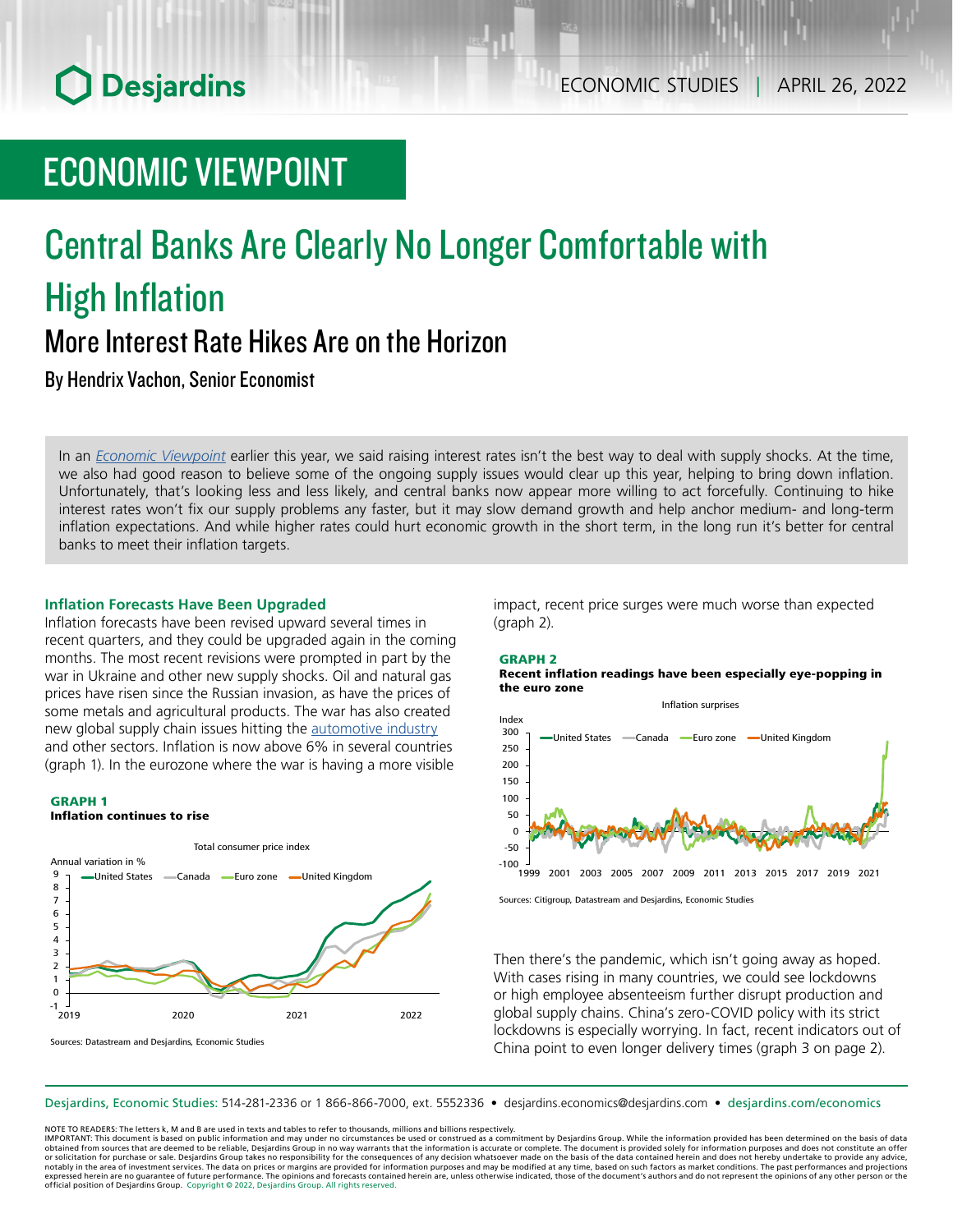## **Desjardins**

#### GRAPH 3



Recent indicators out of China point to new supply chain challenges

Sources: National Bureau of Statistics of China and Desjardins, Economic Studies

#### GRAPH 4





Sources: Datastream and Desjardins, Economic Studies

And we can't forget about demand, which is proving to be stronger than expected, especially in Canada where the Omicron wave had only a limited effect on real GDP despite tighter public health measures. The Canadian labour market has been remarkably resilient, which should continue to support consumer spending. In March, employment was about 2% higher than it was before the pandemic and had returned its historical trend (graph 4). Canada's unemployment rate is at a record low 5.3%. In many other countries, the unemployment rate is also down considerably in recent months, in most cases approaching or dipping below pre-pandemic levels (graph 5). Unemployment in the eurozone stands at 6.8%, the lowest level recorded since the common currency was established in 1998.

The excess savings accumulated during the pandemic could also stimulate demand (graph 6). Now that public health measures have been lifted and people are gradually returning to their normal lives, they may be tempted to spend more of that excess savings. This could overheat the economy and add further price pressure. Excess savings could also help consumers absorb higher prices. Consequently, high inflation could persist longer.

#### GRAPH 5

Unemployment is down sharply



Sources: Datastream and Desjardins, Economic Studies

GRAPH 6

A lot of savings have been accumulated during the pandemic in the United States



Sources: Bureau of Economic Analysis and Desjardins, Economic Studies

## **Inflation Expectations Are Starting to Be a Concern**

In addition to supply and demand issues, expectations could also become a major source of inflation. When individuals and businesses believe inflation will remain within the target range over the medium to long term, they're less likely to respond to short-term price fluctuations and trigger a price-wage spiral that keeps inflation high. On the other hand, if they grow accustomed to faster price increases and expect them to continue for years, high inflation could become entrenched and require more interest rate hikes to curb it. That's why central banks monitor inflation expectations closely, especially long-term expectations, which tell them whether expectations have become more durably unanchored.

In the United States as in many other countries, one-year inflation expectations are up (graph 7 on page 3). But five-year expectations are also trending higher, which could become a problem if it continues. The Federal Reserve Bank of New York publishes an estimate of 3‑year inflation expectations—halfway between short- and long- term expectations. For several months now, it has shown high inflation expectations. We can also track inflation expectations by looking at the bond market. The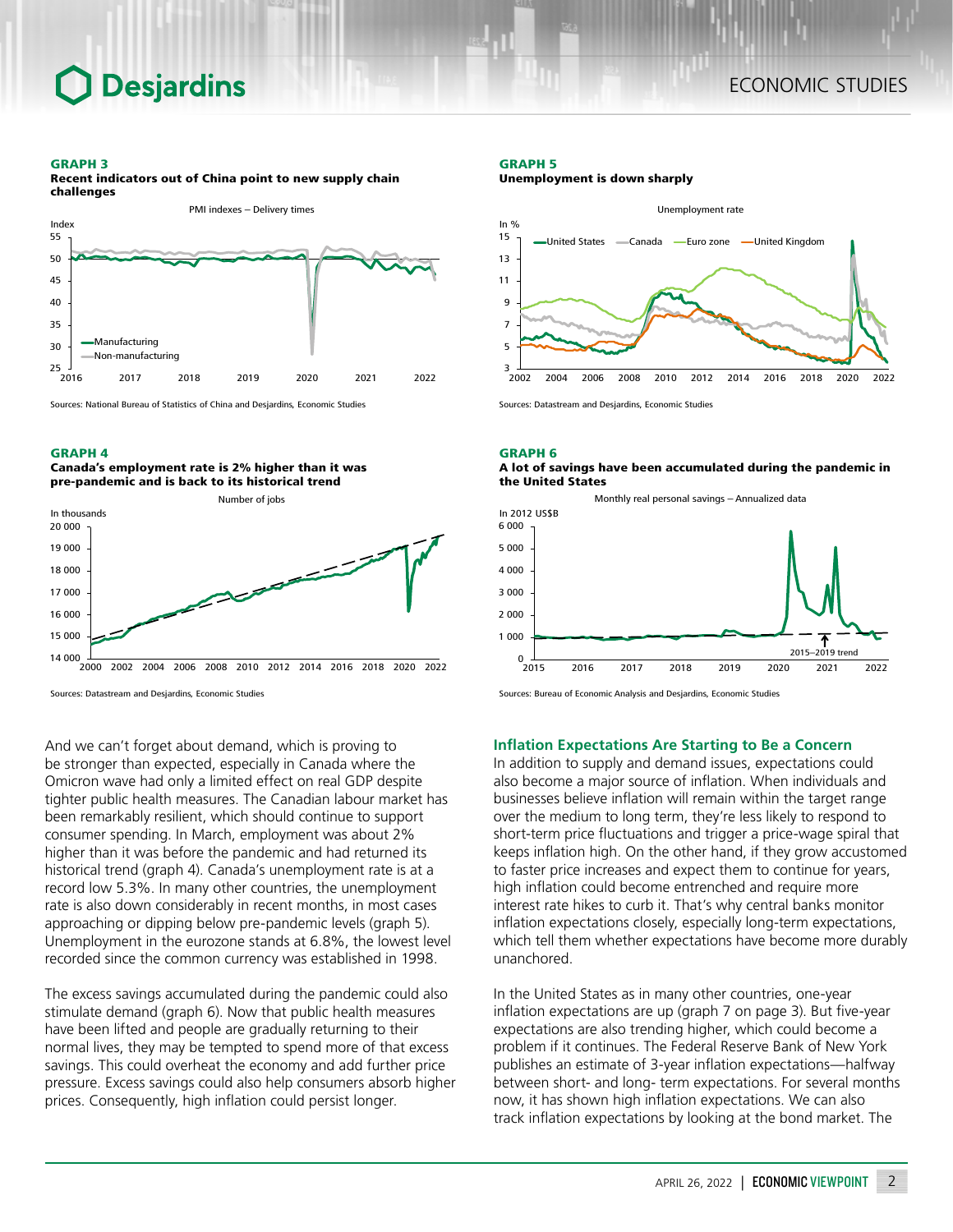## **Desjardins**

#### GRAPH 7

Inflation expectations are on the rise in the United States



\* University of Michigan consumer sentiment index; \*\* Federal Reserve Bank of New York. Sources: University of Michigan, Federal Reserve Bank of New York and Desjardins, Economic Studies

### GRAPH 8

Bond market inflation expectations remain on an upward trend



Sources: Datastream and Desjardins, Economic Studies

spread between nominal bond yields and real bond yields is used to estimate how much inflation the market expects. Once again, the numbers suggest expectations are on the rise in the United States (graph 8).

In Canada, a [consumer](https://www.bankofcanada.ca/2022/04/canadian-survey-of-consumer-expectations-first-quarter-of-2022/?_ga=2.244949318.234959760.1650472887-526165221.1627483196) survey conducted by the Bank of Canada (BoC) also shows an increase in short-term inflation expectations. Two-year expectations are up recently as well, but longer-term expectations remain under control (graph 9). There's also a **business survey** that provides interesting insights into the future course of inflation in Canada. Businesses expect wages to rise significantly, but generally believe they'll be able to pass on those higher costs to consumers (graph 10). That means inflation could be with us for a while. In a perfect world, wage increases would be largely offset by productivity gains rather than price increases.

## **Wages Are Picking Up in the United States**

The worst-case scenario for central banks is when an initial spike in inflation leads to higher wages and other costs that trigger additional price increases. This is called an inflationary spiral. In a recent *Economic [Viewpoint](https://www.desjardins.com/ressources/pdf/pv220316-e.pdf?resVer=1647447325000)*, we said that the wage

#### GRAPH 9

#### In Canada, long-term inflation expectations remain well anchored, but not medium-term expectations



Sources: Bank of Canada and Desjardins, Economic Studies

#### GRAPH 10

#### More Canadian businesses intend to pass on rising costs to their clients



\* Number of businesses reporting upward pressure on output prices minus the number reporting downward pressure. Sources: Bank of Canada and Desjardins, Economic Studies

## GRAPH 11

### Wages are growing fast in the United States



Sources: Federal Reserve Bank of Atlanta and Desjardins, Economic Studies

situation was more worrying in the United States. According to the Federal Reserve Bank of Atlanta, wages are growing more than 6% year over year and don't appear to be slowing down (graph 11). However, inflation isn't the only thing to blame for higher wages in the United States. Structural changes in the job market causing labour shortages are exacerbating the problem.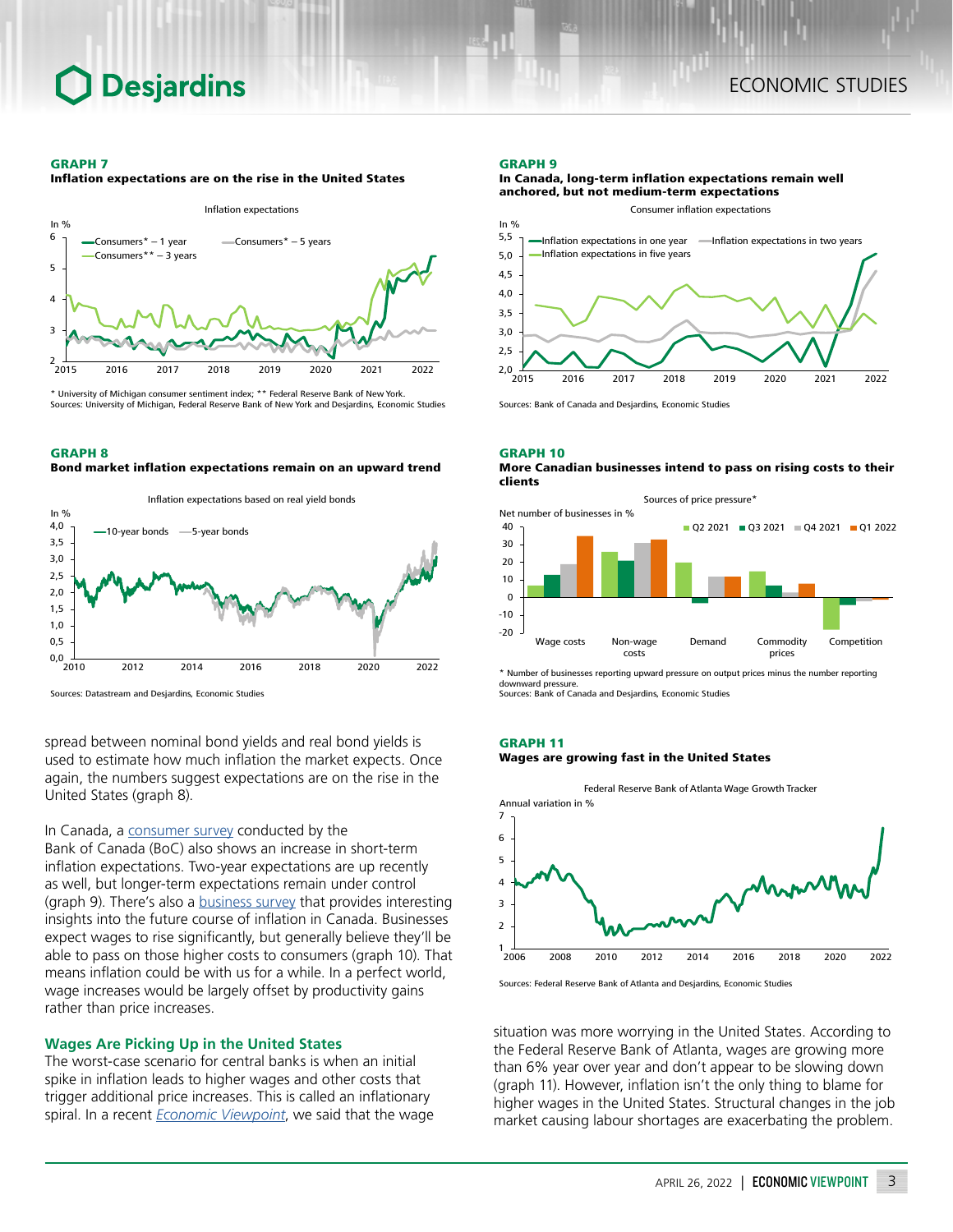## **O** Desjardins

Elsewhere in the world, wage data isn't as telling. Some countries have a bigger lag in their reporting, so it may just be a matter of time before they show the same uptrend. And inflation hasn't risen as fast everywhere. It has gone up slower in a number of European countries, which could explain why wages there haven't increased yet. Less severe labour shortages than in the United States could keep labour costs in check, however. But labour shortages are a major issue in Canada, and recent data shows annual average hourly wage growth approaching 4% (graph 12). Wages are already up more than 5% in Quebec.

### GRAPH 12

## Wage growth is nearing 4% in Canada



It's too early to say whether we've entered a wage-driven inflationary spiral, but the risk is real and needs to be monitored closely. The longer inflation hangs around, the more workers are likely to ask for pay raises to keep up with higher prices. As the food service, arts, tourism and other hard-hit industries during the pandemic fully reopen, labour shortages could get even worse.

## **Central Banks Have Changed Their Tune**

Persistent supply shocks, increasing demand, inflation expectations that could become unanchored, and wages that could fuel an inflationary spiral all have central banks on high alert. Many central banks have changed their tune and their monetary policy since the beginning of the year. There's now a greater sense of urgency to tighten monetary conditions.

The BoC was the first major central bank to hike interest rates by 50 basis points in this monetary tightening cycle. It raised the target for the overnight rate from 0.50% to 1.00% in mid‑April. It typically raises rates 25 basis points at a time. During a meeting of central bankers at the International Monetary Fund (IMF) on April 21, the BoC Governor even opened the door to a steeper interest rate hike in June. The BoC also decided to trim its balance sheet by letting bonds mature and roll off. By the end of next year, the BoC could reduce its asset holdings by about a third.

The Bank of England (BoE) almost raised rates by 50 basis points in March. The Monetary Policy Committee vote was very tight. In the United States, the Federal Reserve (Fed) is signalling a 50‑point hike in May and possibly another at the following meeting. Jerome Powell's March 21 remarks at a conference of the National Association for Business Economics (NABE) in particular got the market's attention. He cited the urgency of acting quickly. "[T]he risk is rising that an extended period of high inflation could push longer-term expectations uncomfortably higher, which underscores the need for the committee to move expeditiously [...]."<sup>1</sup> Fed Vice‑Chair Lael Brainard made similar remarks on April 5 while telegraphing a swift reduction of the Fed's balance sheet. "The Committee will continue tightening monetary policy methodically through a series of interest rate increases and by starting to reduce the balance sheet at a rapid pace as soon as our May meeting. Given that the recovery has been considerably stronger and faster than in the previous cycle, I expect the balance sheet to shrink considerably more rapidly than in the previous recovery."<sup>2</sup> At the recent IMF meeting of central bankers, comments from Jerome Powell reinforced the likelihood of a fast tightening.

The European Central Bank (ECB) hasn't started raising rates yet, but its messaging has shifted as inflation continues to surprise. In the meantime, the ECB continues to buy assets, unlike most other central banks. The Bank of Japan also continues its asset purchases, but inflation is much lower in Japan. It remains to be seen how long this will last. Producer prices continue to grow at a very fast pace in Japan, and the yen has depreciated by more than 10% since the beginning of March.

## **We Now Expect Faster Interest Rate Hikes**

In light of the deteriorating inflation picture and hawkish signals from central banks, we've upgraded our interest rate forecasts a few times over the past few months. We now expect the BoC to hike the overnight rate by 75 basis points at the beginning of June. Thereafter, two more hikes of 25 points should be add so the overnight rate could stand at 2.25% by the end of the summer. That would bring the main policy rate 50 points higher than it was at the end of the previous monetary tightening cycle.

In the United States, the upper range of the federal funds rate is expected to hit 2.75% by the end of the year, with two more hikes in early 2023 bringing it to 3.25%. While it raises rates, the Fed will also be trimming its balance sheet. More aggressive tightening in the United States would make sense given its higher inflation, tighter labour market, as well as with the greater risks for unanchored inflation expectations and inflationary spiral.

<sup>1</sup> Jerome POWELL, *[Restoring Price Stability](https://www.federalreserve.gov/newsevents/speech/powell20220321a.htm)*, *38th Annual Economic Policy Conference National Association for Business Economics*, Washington D.C., March 21, 2022.

<sup>2</sup> Lael BRAINARD, *[Variation in the Inflation Experiences of Households](https://www.federalreserve.gov/newsevents/speech/brainard20220405a.htm)*, *At the Spring 2022 Institute Research Conference, Opportunity and Inclusive Growth Institute, Federal Reserve Bank of Minneapolis*, Minnesota, April 5, 2022.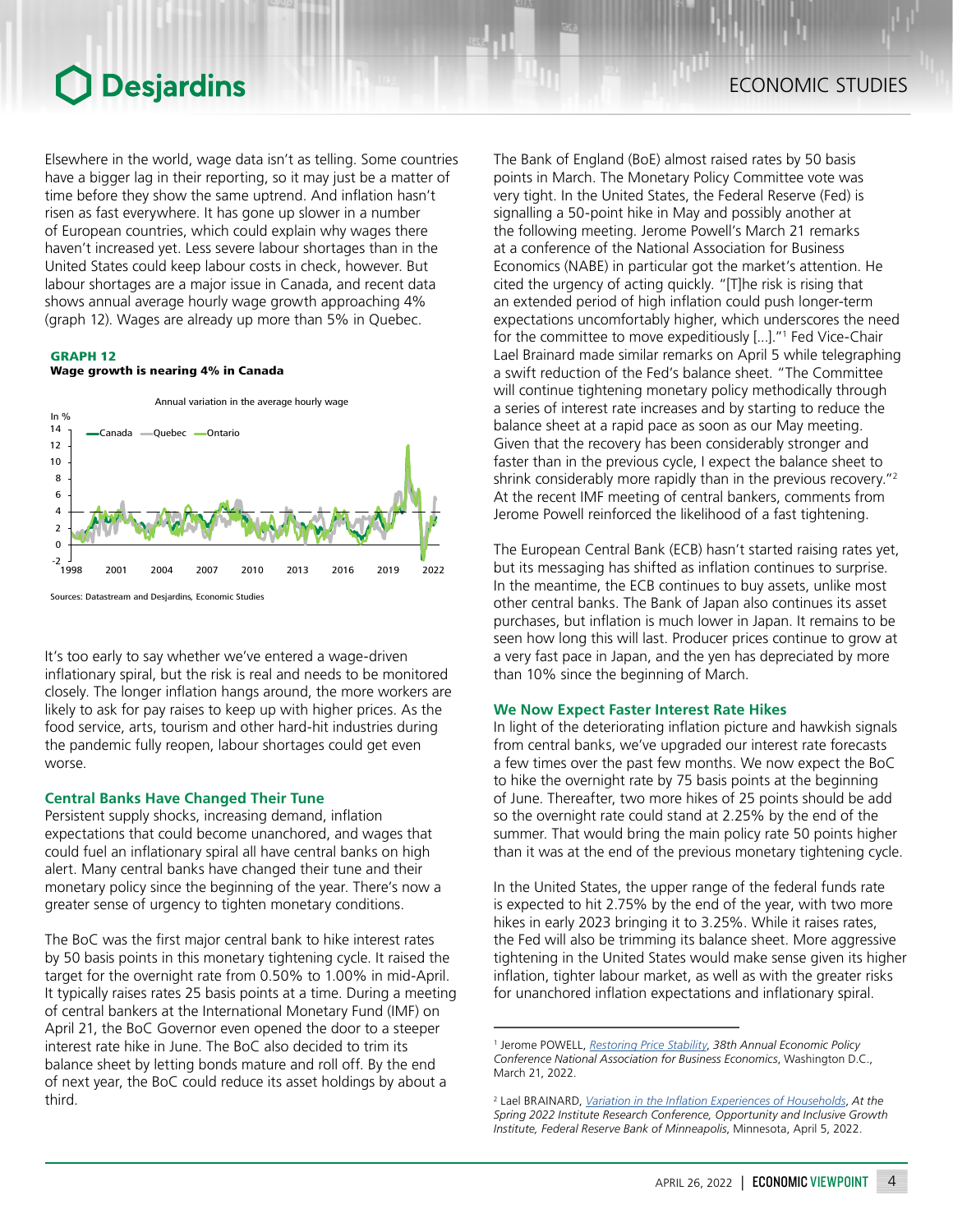## **O** Desjardins

Meanwhile, we expect the ECB to raise interest rates at least twice by the end of the year, ending the negative interest rate policy it introduced in September 2014. It will probably add a few more hikes in early 2023. But that still wouldn't be enough to catch up with the BoE, which has already signalled it intends to raise its key rate to around 1.50%.

Monetary tightening won't address today's supply shocks, but it could slow demand growth and help keep inflation expectations well anchored in the long run. It remains to be seen whether that will be enough to bring inflation back near 2% by the end of next year. There is a lot of uncertainty. On the other hand, even partially absorbing some of the supply shocks over the coming quarters could help cool inflation. Central banks will not be dogmatic, and they will reassess their strategies as these shocks evolve.

## **Economic Growth Could Slow in the Short Term**

When central banks have fought against high inflation in the past, they've often slowed the economy so much that real GDP contracted and unemployment shot up. Although it's not our main scenario, the risk of recession increases with each additional interest rate hike. We've already downgraded our growth [forecasts](https://www.desjardins.com/ressources/pdf/pefm2204-e.pdf?resVer=1650545873000) for the next few quarters and expect Canada's unemployment rate to edge up in 2023. If the economy moderates like this, we could even see an interest rate cut at the end of next year if inflation is under control. We've also downgraded our economic growth forecasts for a number of other countries.

Canada's housing market is one reason we expect the BoC to raise interest rates fewer times than the Fed. Higher interest rates will significantly reduce affordability, putting home ownership further out of reach for first-time buyers. Mortgage rates will soon surpass their 2019 levels (graph 13). Assuming a stabilization in house prices, the forecasted increase in interest rates would add several hundred dollars to the monthly payment for an average house in Canada. At the start of 2023, the average monthly payment could exceed 40% of average

#### GRAPH 13







Sources: Bank of Canada and Desjardins, Economic Studies

household disposable income (graph 14). The deterioration would be even worse assuming higher interest rates, or if house prices continued to rise in the short term. However, home prices will likely begin to decline as interest rate hikes erode affordability. Smaller homes could also become more popular, helping to drive down the average sales price. The end of blind bidding could lower prices as well. Conversely, the housing shortage and strong immigration-driven demographic growth could buoy prices.

#### GRAPH 14





\* Assuming the average property price remains constant, with a down payment of 20%. Sources: Bank of Canada, Canadian Real Estate Association and Desjardins, Economic Studies

Financial market stability will also be put to the test. In recent years, ultra-accommodative monetary policy has inflated the value of a number of assets. A quick policy about-face may have the opposite effect. We could see continued stock market volatility and more modest gains in the coming months. There's also a risk of widespread financial instability. Financial markets don't perform as well when volatility is high. Businesses and financial institutions could find it harder to refinance, potentially leading to more bankruptcies. The negative fallout could be amplified by an increase in risk premia.

That said, there's going to be pain somewhere. Inflation will come down only if central banks can moderate the economy through a variety of channels, including the housing and financial markets. Nevertheless, some factors could also help households absorb higher interest rates. In many respects, household finances are in better shape since the start of the pandemic (graph 15 on page 6). Savings are up, some debt is down, and asset values are very high. BoC Deputy Governor Sharon Kozicki touched on this during her March 25 speech.<sup>3</sup> And like most commodity-producing economies, Canada stands to benefit from higher oil and other commodity prices. Even the United States could benefit from increased investment in the oil and gas sector.

<sup>3</sup> Sharon KOZICKI, *[Household differences and why they matter](https://www.bankofcanada.ca/2022/03/household-differences-and-why-they-matter/?_ga=2.50658473.1264786205.1650911394-2031331208.1650911394)*,

*Federal Reserve Bank of San Francisco Macroeconomics and Monetary Policy Conference*, California, March 25, 2022.